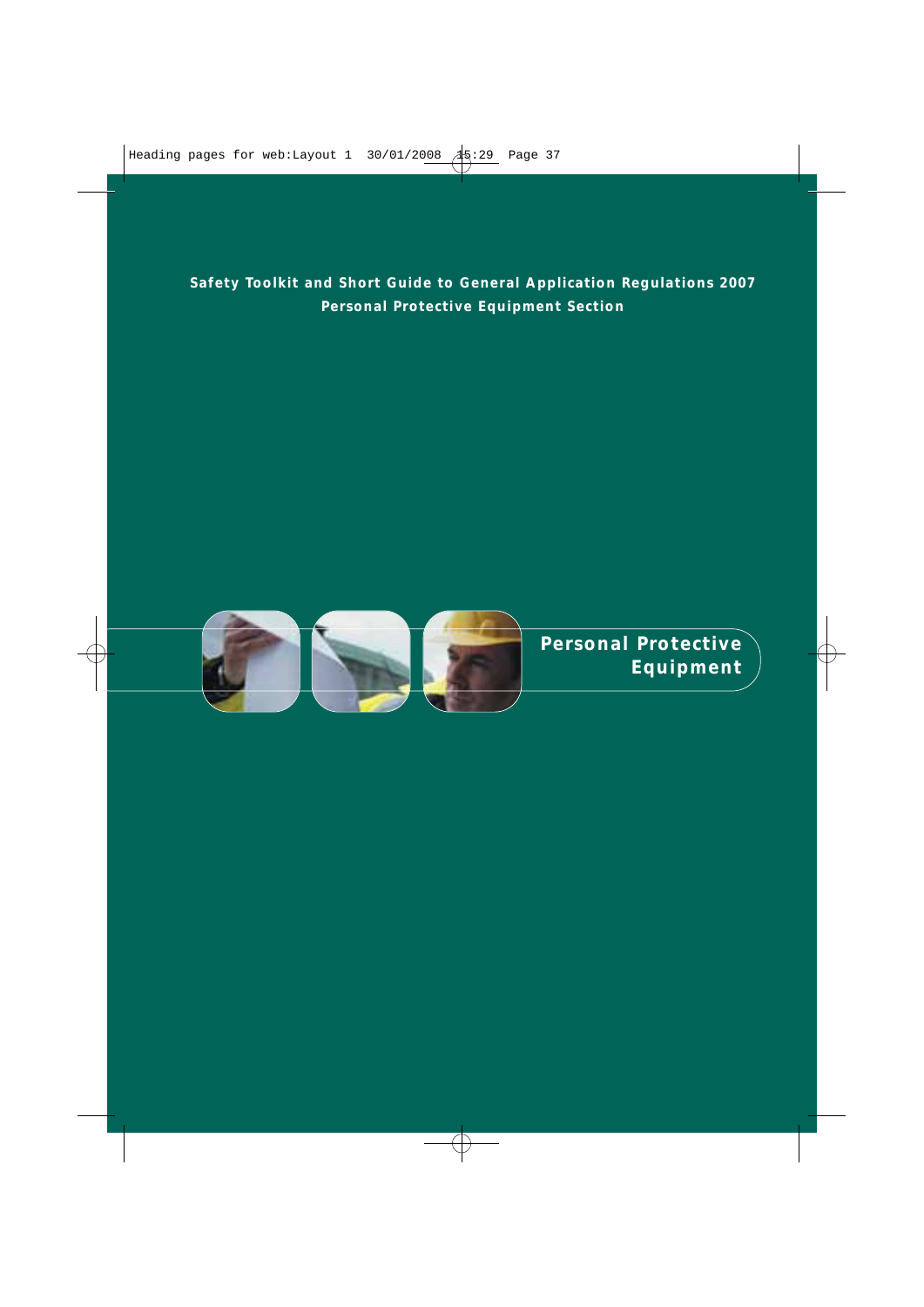Safety Toolkit and Short Guide to General Application Regulations 2007



# **Safety Toolkit**

The objective of the Toolkit is to provide guidance on the prevention of accidents or ill health at work and to provide a practical tool towards a safer workplace. It covers requirements of the Safety, Health and Welfare at Work (General Application) Regulations, 2007 as amended and is aimed specifically at small and micro businesses. It is not intended as a legal interpretation of the legislation. Legal advice should be sought where required.

Checklists provided are non-exhaustive and in no particular order

## **How do I use the Toolkit?**

The Toolkit is intended to assist you to monitor and improve standards of safety, health and welfare. It will assist you towards complying with the law.

- 1. Use the checklists to monitor how you're doing.
- 2. Make any required improvements.
- 3. If necessary, investigate further to find out what you need to do and set a timescale for achieving it.
- 4. Use the Action Date column to show when action taken.

Checklists provided are non-exhaustive and in no particular order.

At the end of each point in the check list reference is made to the corresponding part of the Regulations, for example (r51) indicates Regulation 51.

#### **Where can I get further advice?**

The Health and Safety Authority's website www.hsa.ie contains a large amount of additional information. Most of the information on the website can be accessed free-of-charge. The website has detailed guides on each section of these Regulations. Each guide contains advice on where to find further information.

The Health and Safety Authority's Workplace Contact Unit (WCU) is a helpdesk resource for employers, employees and the public. You can contact the WCU through

- $\triangle$  Locall: 1890 289 389 (Monday to Friday, 9am to 5pm)
- ▲ Fax: 01 614 7125
- ▲ Email: wcu@hsa.ie
- ▲ Write to: Workplace Contact Unit, Health and Safety Authority, Metropolitan Building, James Joyce Street, Dublin 1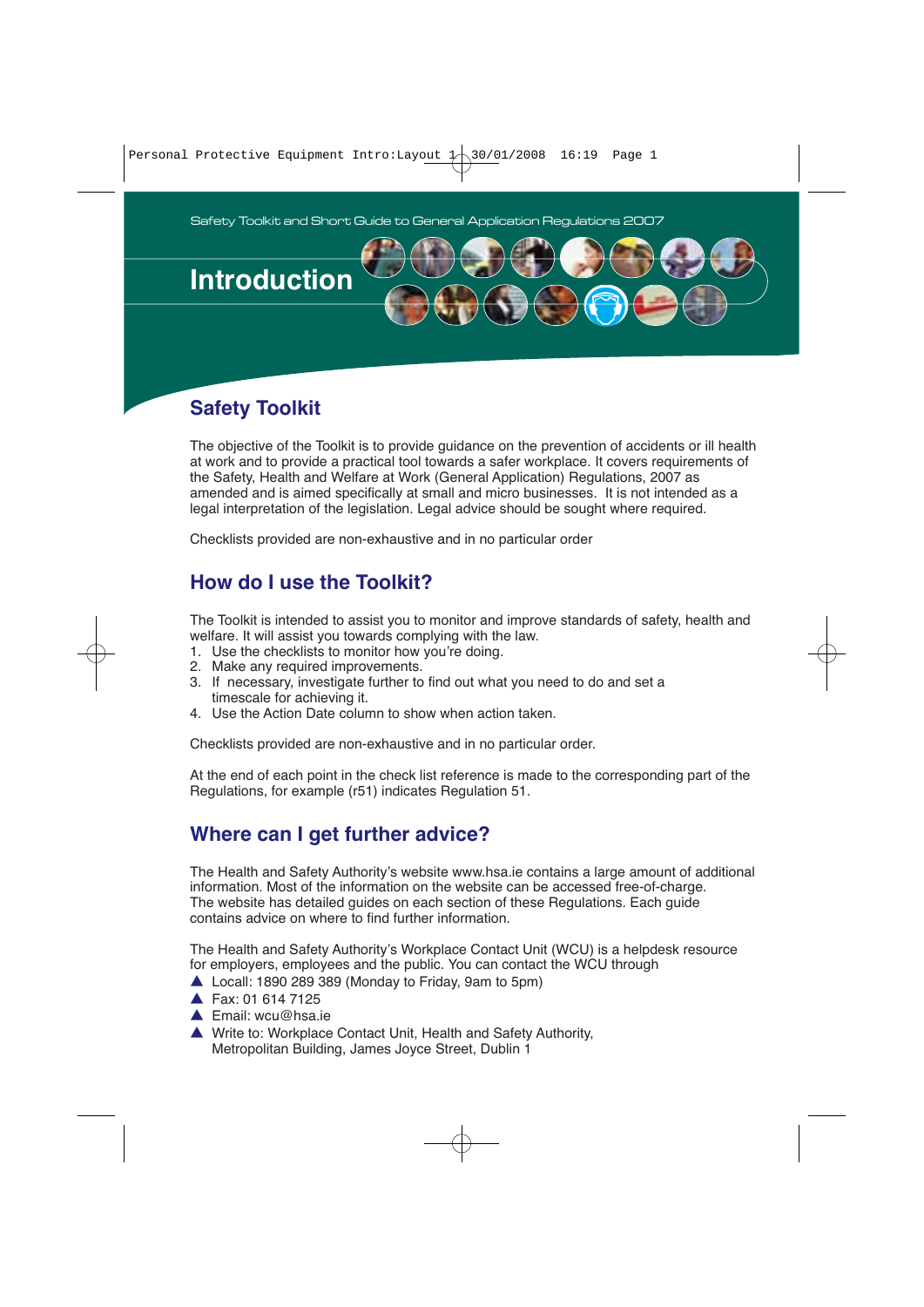

#### **Personal Protective Equipment**

## **What does this section deal with?**

This section deals with selection, assessment, conditions of use and compatibility, maintenance and replacement, information and training regarding PPE provided. The fundamental principle enshrined in these provisions is that **PPE should only be used as a last resort**.

Employers must supply PPE where risks cannot be eliminated or adequately controlled. Employees, having regard to their training and instructions, must make correct use of PPE.

#### **Does this section apply to all personal protective equipment?**

"Personal protective equipment" does not include

- ▲ ordinary working clothes and uniforms not specifically designed to protect employee
- ▲ personal protective equipment for the purposes of road transport
- ▲ sports equipment
- ▲ self-defence equipment or deterrent equipment, or
- $\blacktriangle$  portable devices for detecting and signalling risks and nuisances

#### **Some Important Points**

- **▲ PPE should only be used as a last resort**
- ▲ Employees must be primarily safeguarded by eliminating risks at source, through technical or organisational means or by collective protection
- ▲ Collective protective measures covering numbers of employees such as reducing the noise from a machine must have priority over measures applying to individual employees
- ▲ PPE only protects the wearer
- ▲ With PPE, theoretical levels of protection are seldom reached in practice
- ▲ With PPE, actual levels of protection are difficult to assess
- ▲ To cater for the physical differences in employees, more than one type or size of PPE should be available
- ▲ Use of PPE always restricts the wearer to some degree, e.g. in movement
- ▲ PPE may be uncomfortable to wear and cause irritation
- ▲ In some cases, the individual wearing PPE psychologically feels more protected than he or she actually is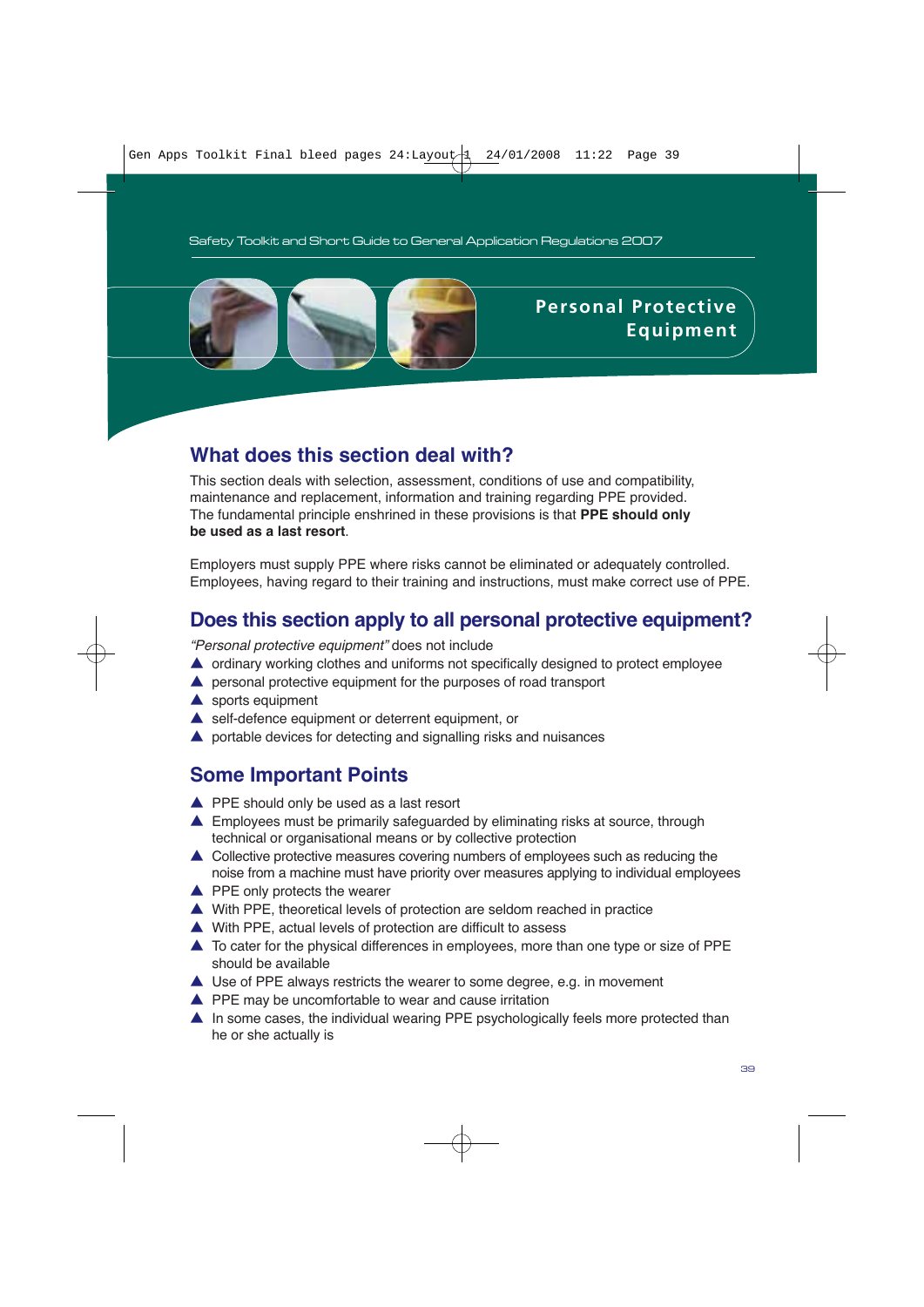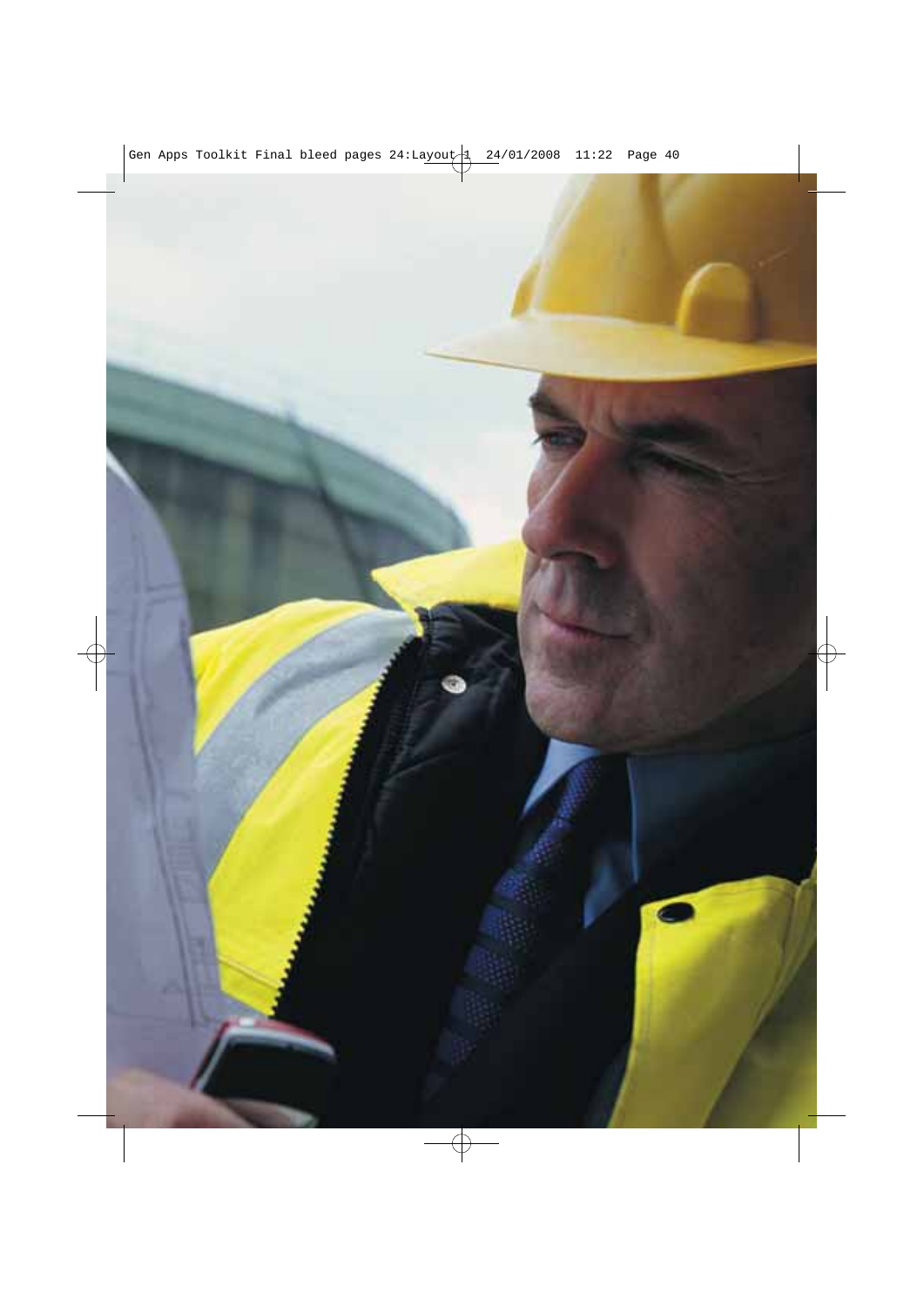$\Omega$   $\Omega$ 

❍ ❍ ❍

❍ ❍ ❍

## **Personal Protective Equipment Checklist**

| <b>Interpretation</b>                                                                                                                     | Yes | <b>No</b> | N/A | <b>Action</b><br><b>Date</b> |
|-------------------------------------------------------------------------------------------------------------------------------------------|-----|-----------|-----|------------------------------|
| See Regulation 2 for definition of " <i>personal protective</i><br>equipment."                                                            |     |           |     |                              |
| "personal protective equipment" does not include                                                                                          |     |           |     |                              |
| ▲ ordinary working clothes and uniforms not<br>specifically designed to protect employee                                                  |     |           |     |                              |
| personal protective equipment for the purposes of<br>road transport                                                                       |     |           |     |                              |
| $\blacktriangle$ sports equipment                                                                                                         |     |           |     |                              |
| Self-defence equipment or deterrent equipment, or                                                                                         |     |           |     |                              |
| portable devices for detecting and signalling risks<br>and nuisances                                                                      |     |           |     |                              |
| If YES to any above, do not continue as these items<br>of PPE are exempt                                                                  |     |           |     |                              |
|                                                                                                                                           |     |           |     | <b>Action</b>                |
| <b>Requirement</b>                                                                                                                        | Yes | <b>No</b> | N/A | <b>Date</b>                  |
| Personal protective equipment provided where risks cannot be<br>avoided or limited by collective protection or work organisation<br>(r62) |     |           |     |                              |

Take into account matters in Schedule 2 (r62)

#### **SCHEDULE 2 PERSONAL PROTECTIVE EQUIPMENT**

**Part A— Guide list of activities and sectors of activity which may require provision of personal protective equipment. See schedule for full lists under the following headings**

1. Head Protection (Skull Protection) (r62)

2. Foot Protection (r62)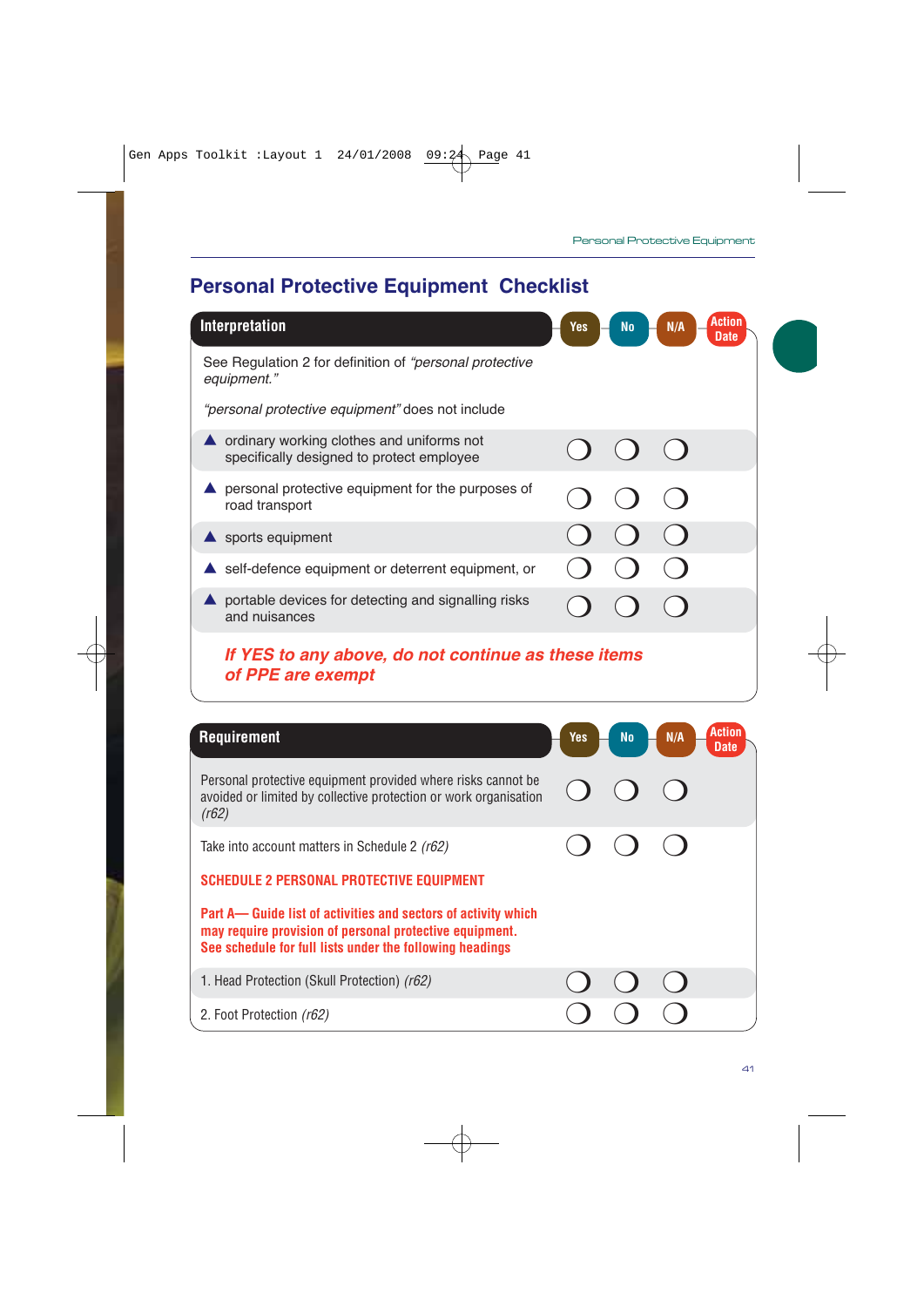| Requirement                                                                                                                      | Yes | No | N/A | <b>Action</b><br>Date |
|----------------------------------------------------------------------------------------------------------------------------------|-----|----|-----|-----------------------|
| 3. Eye or Face Protection (r62)                                                                                                  |     |    |     |                       |
| 4. Respiratory Protection (r62)                                                                                                  |     |    |     |                       |
| 5. Hearing Protection (r62)                                                                                                      |     |    |     |                       |
| 6. Body, Arm and Hand Protection (r62)                                                                                           |     |    |     |                       |
| 7. Weatherproof Clothing (r62)                                                                                                   |     |    |     |                       |
| 8. Reflective Clothing (r62)                                                                                                     |     |    |     |                       |
| 9. Safety Harness (r62)                                                                                                          |     |    |     |                       |
| 10. Safety Ropes (r62)                                                                                                           |     |    |     |                       |
| 11. Skin Protection (r62)                                                                                                        |     |    |     |                       |
| Part B - Guide list of items of personal protective equipment.<br>See schedule for full lists under the following headings (r62) |     |    |     |                       |
| 1. Head Protection (r62)                                                                                                         |     |    |     |                       |
| 2. Hearing Protection (r62)                                                                                                      |     |    |     |                       |
| 3. Eye and Face Protection (r62)                                                                                                 |     |    |     |                       |
| 4. Respiratory Protection (r62)                                                                                                  |     |    |     |                       |
| 5. Hand and Arm Protection (r62)                                                                                                 |     |    |     |                       |
| 6. Foot and Leg Protection (r62)                                                                                                 |     |    |     |                       |
| 7. Skin Protection (r62)                                                                                                         |     |    |     |                       |
| 8. Trunk and Abdomen Protection (r62)                                                                                            |     |    |     |                       |
| 9. Whole Body Protection (r62)                                                                                                   |     |    |     |                       |
| 10. Protective clothing (r62)                                                                                                    |     |    |     |                       |
| Personal protective equipment complies with relevant<br>European directives (is CE marked) (r62)                                 |     |    |     |                       |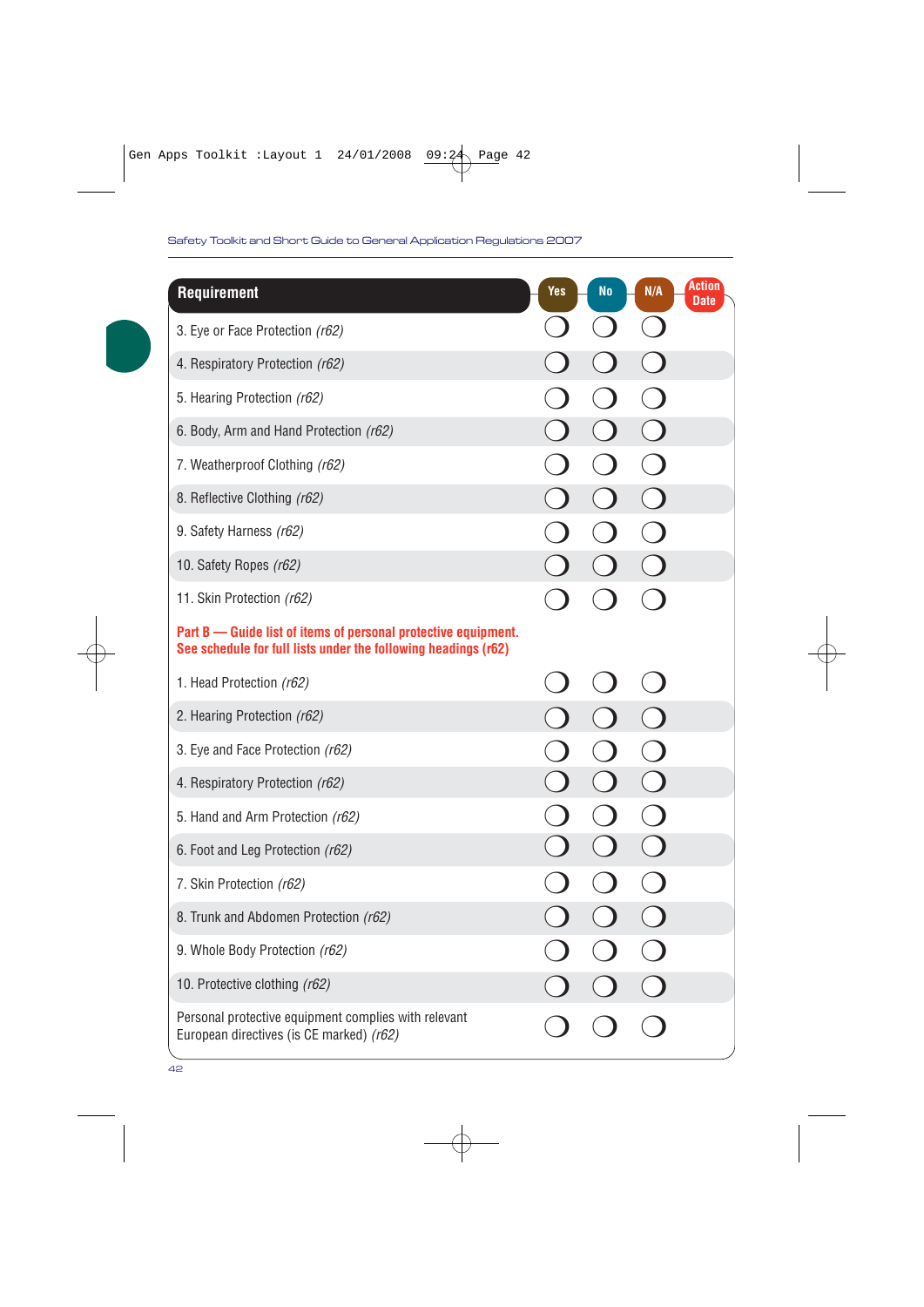| <b>Requirement</b>                                                                                                                                                  | Yes | No | N/A | Action<br>Date |
|---------------------------------------------------------------------------------------------------------------------------------------------------------------------|-----|----|-----|----------------|
| Before choosing PPE, was there an assessment to determine its<br>adequacy under the conditions of use and compatibility $(r63)$                                     |     |    |     |                |
| Did the assessment consist of<br>$\triangle$ an analysis of risks which cannot be avoided (r63)                                                                     |     |    |     |                |
| ▲ definition of characteristics which personal protective<br>equipment must have, taking into account any risks which<br>this equipment itself may create (r63) and |     |    |     |                |
| $\triangle$ comparison of the characteristics of the personal<br>protective equipment (r63)                                                                         |     |    |     |                |
| review assessment and, where required, make changes (r63)                                                                                                           |     |    |     |                |
| Were the conditions of use, in particular the period for which it<br>is worn, determined on the basis of:<br>$\triangle$ seriousness of risk (r64)                  |     |    |     |                |
| $\triangle$ frequency of exposure to risk (r64)                                                                                                                     |     |    |     |                |
| $\triangle$ characteristics of workstation of employee (r64) and                                                                                                    |     |    |     |                |
| $\triangle$ adequacy of the personal protective equipment (r64)                                                                                                     |     |    |     |                |
| Personal protective equipment used only for purposes<br>specified (r64)                                                                                             |     |    |     |                |
| Are simultaneously worn items compatible and effective (r64)                                                                                                        |     |    |     |                |
| Use of personal protective equipment normally confined to<br>individuals (r65)                                                                                      |     |    |     |                |
| Where worn by more than one employee, such use does not<br>create health or hygiene problems (r65)                                                                  |     |    |     |                |
| Employee to ensure equipment returned to storage after use by<br>him or her $(r65)$                                                                                 |     |    |     |                |
| Personal protective equipment in good working order and<br>satisfactory hygienic condition by means of storage,<br>maintenance, repair or replacement (r66)         |     |    |     |                |